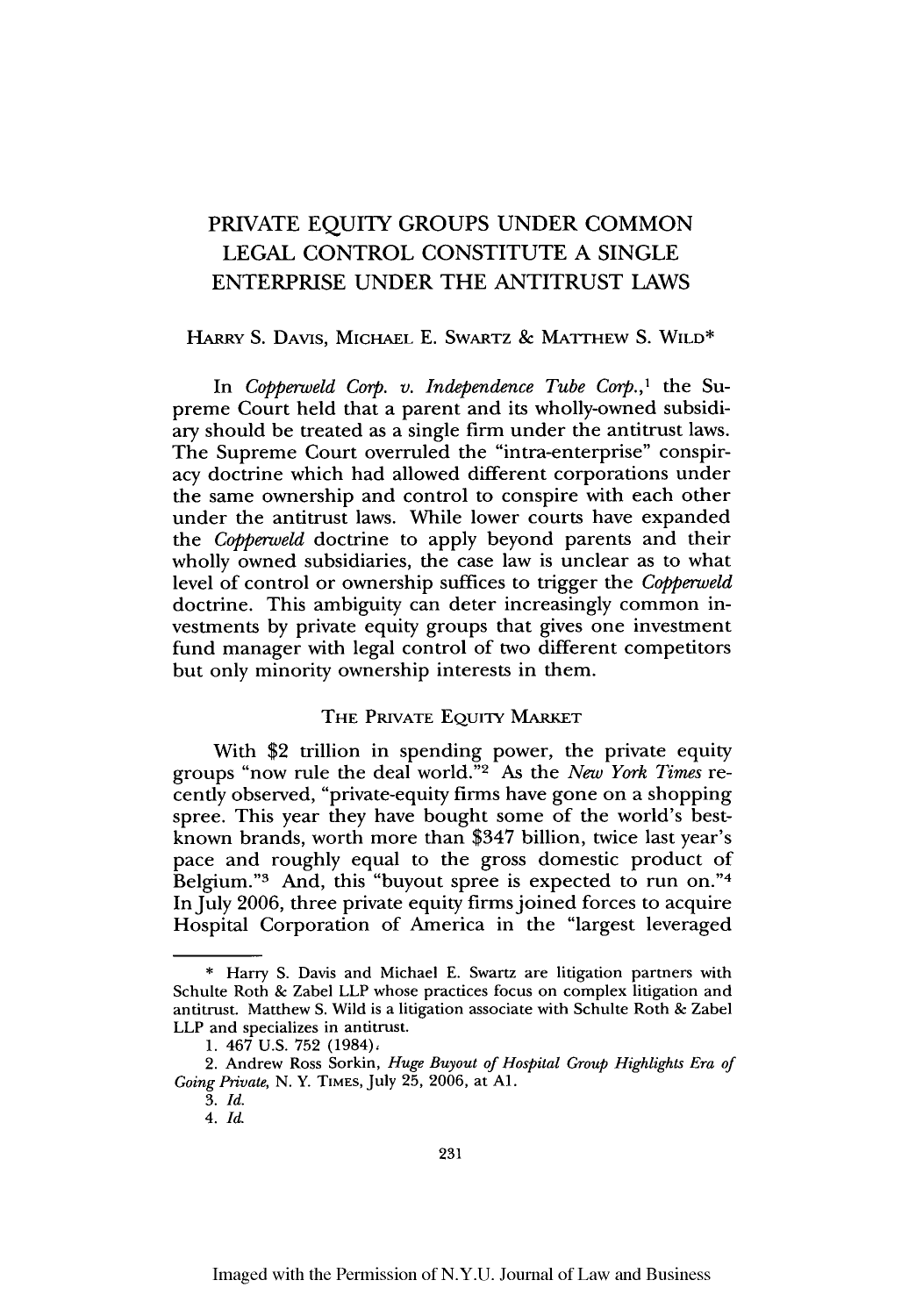buyout" in history.5 And, in September 2006, two "titans of private equity"-each with support from other private equity funds-"battle[d]" to purchase Freescale Semiconductor "in the largest leveraged buyout of a technology company ever."6 These joint investments—often referred to as "club deals" have allowed private equity funds to leverage their assets and increase their ability to acquire control of prominent companies in a myriad of industries, such as Hertz Car Rental, Toys R' Us, Sealy and Sungard Data Systems.<sup>7</sup> Indeed, one commentator recently observed that "[t] he structure of the private equity business has evolved... [to] accommodate larger deals.... [T]he rise of 'club deals' including five or six players is common [and]... is starting to boost... buying power." $\frac{8}{3}$ 

Private equity fund managers invest pools of money from third-party investors. In practice, they often structure club deals with a separate investment vehicle (e.g., a limited liability company) in which the fund manager maintains a majority voting interest and control. In turn, the investment vehicle acquires majority ownership and the right to control the target. This structure can leave the private fund manager with a minority ownership interest in the target but the right to control the target's board of directors. Antitrust issues arise where private equity fund managers—through the use of different investment vehicles (with different investors)—acquire interests in competing firms and the right to control both of them. Although antitrust scrutiny does not apply to single firms, except when related to monopolization so as not to dampen "the competitive zeal of an aggressive entrepreneur,"9 treatment of these companies remains murky.

In particular, no court has addressed whether two firms should be treated as one entity under the antitrust laws where

<sup>5.</sup> *Id.*

<sup>6.</sup> Andrew Ross Sorkin & Laura J. Flynn, *Blackstone Alliance to Buy Chip Maker for \$17.6 Billion,* N.Y. TIMES, Sept. 16, 2006, at C3.

<sup>7.</sup> Steve Rosenbush, *Fresh Barbarians at the Gates?,* BUSINESS WEEK ON-**LINE,** June 13, 2006, *available at* http://www.businessweek.com/investor/ content/un2006/pi20060613\_736996.htm. Also see the websites of private equity funds, specifically Kohlberg Kravis Roberts & Co., http://www.kkr. corn, Bain Capital, http://www.baincapital.com and The Blackstone Group, http://www.blackstone.com.

<sup>8.</sup> Rosenbush, *supra* note 7.

<sup>9.</sup> Copperweld Corp. v. Indep. Tube Corp., 467 U.S. 752, 768 (1984).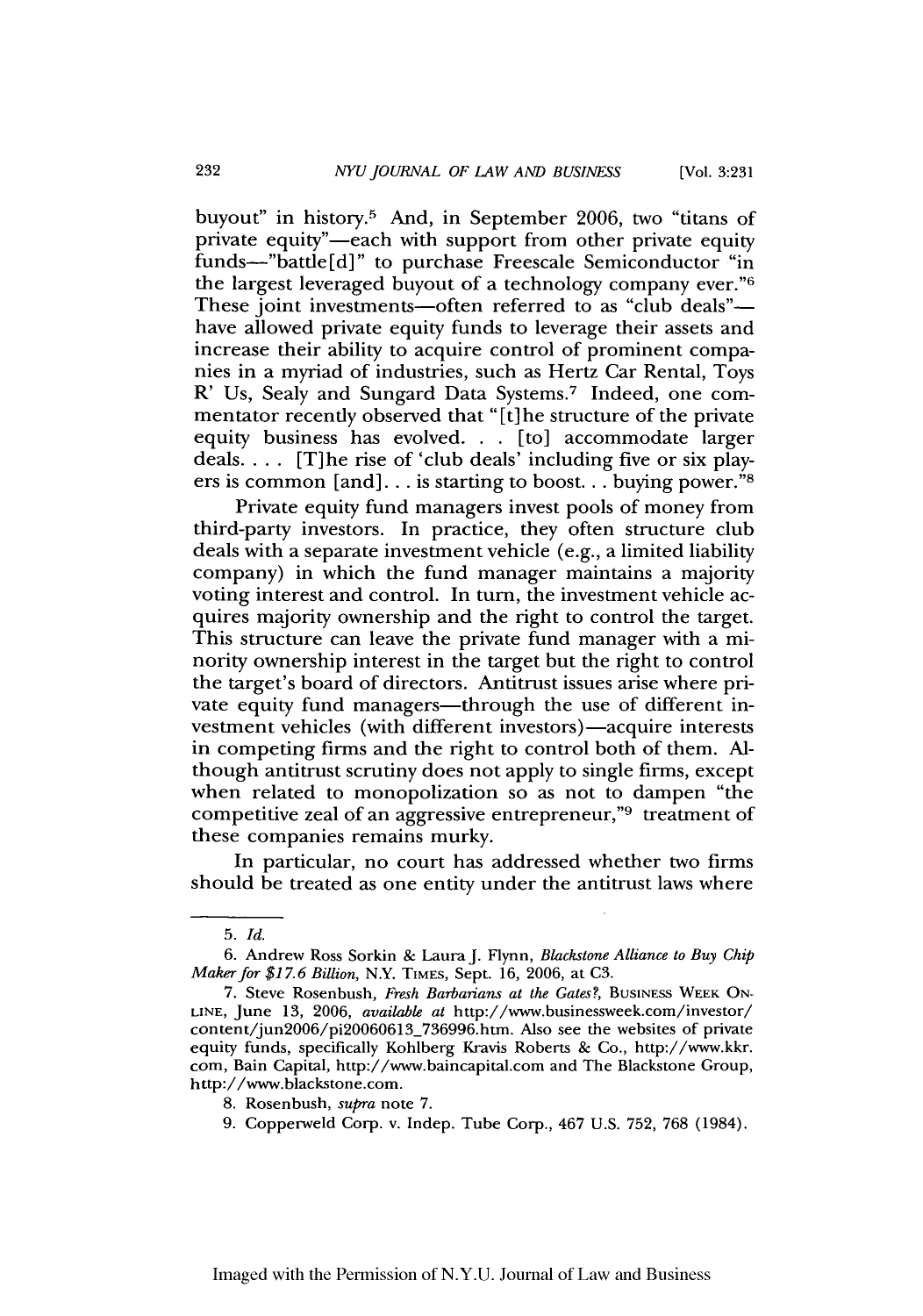a single investor has the right to control the boards of both firms but lacks majority ownership interests in either of them. Consistent with the *Copperweld* Court's command that "in view of the increasing complexity of corporate operations, a business enterprise should be free to structure itself in ways... dictated by business judgment without increasing its exposure to antitrust liability,"<sup>10</sup> this article demonstrates that different entities under common legal control should constitute a single economic actor under the antitrust laws. As a single economic actor, they would be able to take advantage of the *Copperweld* doctrine.

Most antitrust laws regulate conduct involving a multiplicity of actors. Part I discusses how the *Copperweld* doctrine can alter liability under these laws. Part II explains the underpinnings of the *Copperweld* doctrine and traces the growth of its application to different organizational structures. Part II also demonstrates that the rationale of the *Copperweld* doctrine supports its application to all entities under common legal control.

## *A. The Effect of the* Copperweld *Doctrine on Antitrust Laws That Require More Than One Actor*

The *Copperweld* doctrine applies to antitrust statutes that require a multiplicity of actors. The Copperweld doctrine can alter liability under Sections 1 and 2 of the Sherman Act, Sections 3, 4 and 8 of the Clayton Act and Section 2(a) of the Robinson-Patman Act.11 The Copperweld doctrine can affect both plaintiffs and defendants depending upon the claim asserted. If the Copperweld doctrine applies to investors with legal control of, but minority ownership interests in, two competitors, investors and their legally-controlled firms can be relieved of liability under the antitrust laws that might otherwise exist. As a result, these investors can operate the commonly controlled firms in a manner that maximizes efficiencies without fear of antitrust liability.

Specifically, the *Copperweld* doctrine may provide a shield from liability under Sections 1 and 2 of the Sherman Act. Sec-

<sup>10.</sup> *Id.* at 773.

<sup>11.</sup> *See* 15 U.S.C. § 1 (2000 & Supp. 2003); 15 U.S.C. § 2 (2000); 15 U.S.C. § 13(a) (2000); 15 U.S.C. § 14 (2000); 15 U.S.C. § 15(a) (2000 & Supp. 2003); 15 U.S.C. § 19 (2000).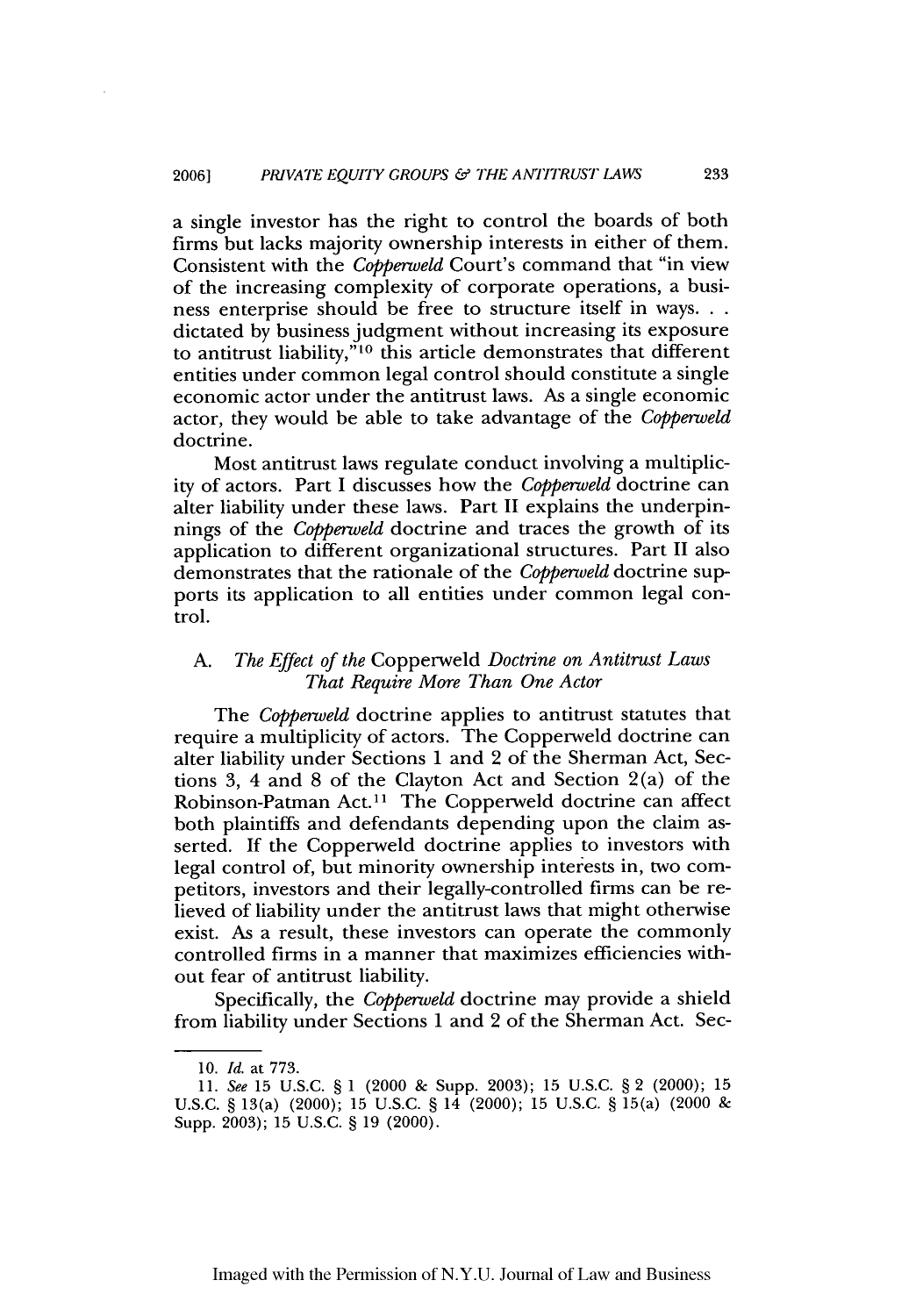tion 1 prohibits "[e]very contract, combination.., or conspiracy... in restraint of trade."'12 Every offense under Section 1 requires joint action.<sup>13</sup> Similarly, one of the proscribed offenses under Section 2 is a "combin [ation] or conspirac [y]... to monopolize any part of... trade or commerce."<sup>14</sup> Under the *Copperweld* doctrine, no liability under Sections 1 and 2 exists where both parties to the agreement or conspiracy are treated as the same actor.<sup>15</sup>

The *Copperweld* doctrine can have more subtle implications with respect to Sections 3 and 8 of the Clayton Act and Section 2(a) of the Robinson-Patman Act. Section 3 prohibits, among other things, exclusive dealing under certain circumstances. If the exclusive dealing is between two firms that are treated as the same actor under the *Copperweld* doctrine, no liability can arise.<sup>16</sup> Similarly, Section  $2(a)$  of the Robinson-Patman Act makes it unlawful for "any person. . .to discriminate in price between direct purchasers of [a] commodit[y]" under certain circumstances.<sup>17</sup> A plaintiff cannot maintain a claim under this provision where the favored sales to its competitor are to the same economic actor as the seller under the

15. *See Copperweld,* 467 U.S. at 776 (holding that parent and wholly-owned subsidiary cannot conspire under § 1); Advanced Health-Care Servs., Inc. v. Radford Cmty. Hosp., 910 F.2d 139,147 n.13 (4th Cir. 1990) (affirming dismissal of claim for conspiracy to monopolize among two subsidiaries of the same parent); H.R.M., Inc. v. Tele-Commc'n, Inc., 653 F. Supp. 645, 648 (D. Colo. 1987) *("Copperweld* applies to foreclose a claim of conspiracy to mo- nopolize under § 2 of the Sherman Act").

16. *See, e.g., Advanced Health-Care,* 910 F.2d at 152 ("Although *Copperweld* has not specifically been applied to § 3 Clayton Act claims, extension of the Supreme Court's analysis is appropriate. If there can be no conspiracy or illegal agreement between Radford and Southwest, it follows, likewise, that there cannot be an illegal exclusive dealing arrangement within the corporate enterprise").

17. 15 U.S.C. § 13(a> (2000).

<sup>12. 15</sup> U.S.C. § 1 (2000 & Supp. 2003).

<sup>13.</sup> *See Copperweld,* 467 U.S. at 768 (stating "The point remains, however, that purely unilateral conduct is illegal only under § 2 and not under § 1").

<sup>14. 15</sup> U.S.C. § 2 (2000). Section 2 also prohibits monopolization and attempted monopolization. *See* Spectrum Sports, Inc. v. McQuillan, 506 U.S. 445, 454 (1993) ("While §1 of the Sherman Act forbids contracts or conspiracies in restraint of trade or commerce, §2 addresses the actions of single firms that monopolize or attempt to monopolize, as well as conspiracies and combinations to monopolize.").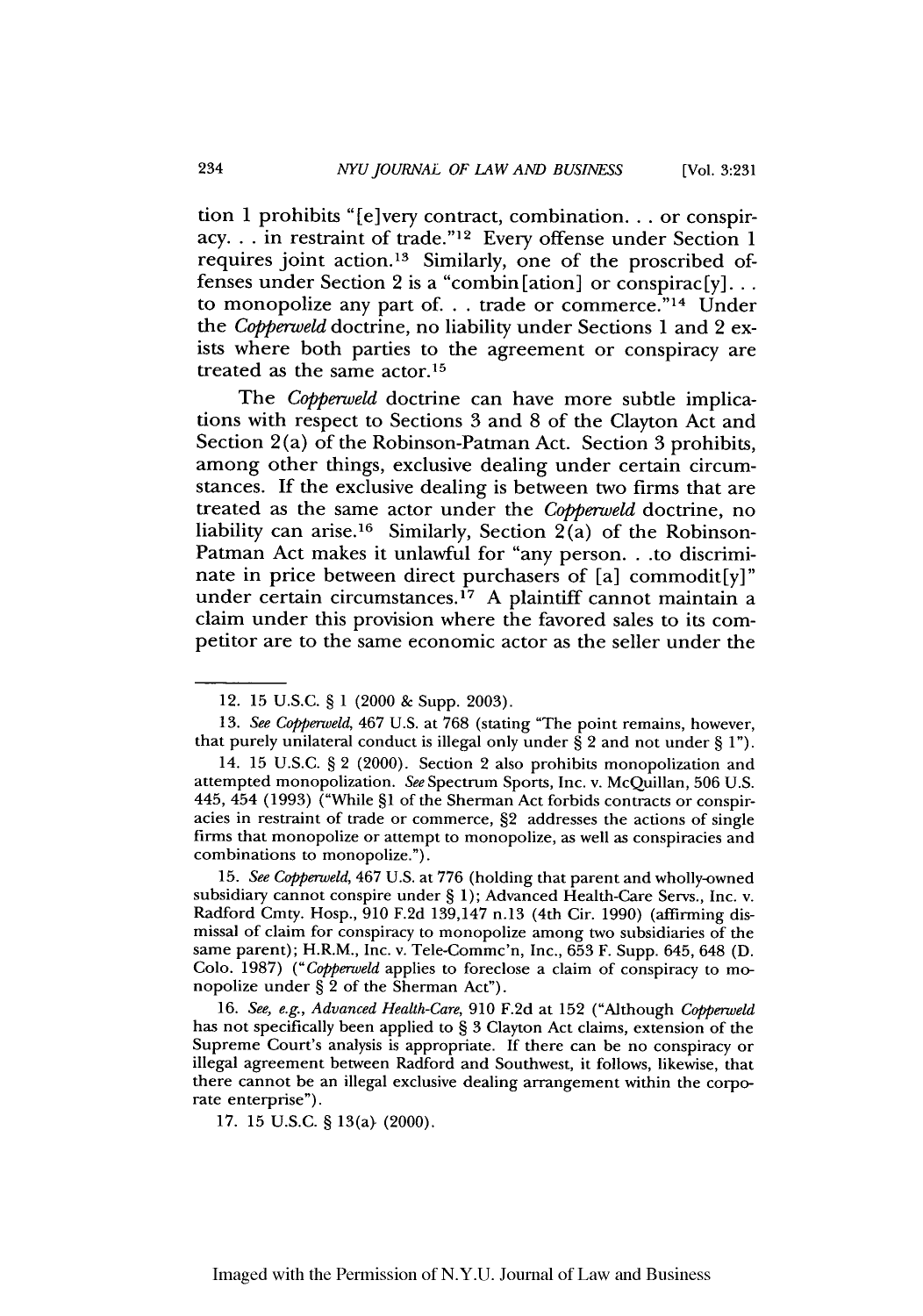*Copperweld* doctrine.<sup>18</sup> In addition, the *Copperweld* doctrine can have important implications for liability involving interlocking directorates under Section 8 of the Clayton Act. That statute provides that "[n]o person shall, at the same time, serve as a director or officer in any two corporations... that are... competitors." <sup>19</sup>**If** the two corporations are treated as the same economic entity under the *Copperweld* doctrine, Section 8 will not apply and the same person can serve as an officer or director of competing corporations.20

While the *Copperweld* doctrine is often used defensively, plaintiffs can use the *Copperweld* doctrine offensively to establish liability under Sections **1** and 2 where none would otherwise exist. For example, Section 4 of the Clayton Act limits damages recoveries to direct purchasers (or competitors in certain circumstances) of defendants for harm suffered by reason of Section **1** and 2 violations. 2' Relying upon the *Copperweld* doctrine, plaintiffs have recovered damages based upon direct purchases of their parents, subsidiaries or sister corporations. 22 Without the *Coppenveld* doctrine, those claims might otherwise have been dismissed.

Notably, the *Copperweld* doctrine does not apply where the single economic actor engages in anticompetitive behavior or uses the initial acquisition to gain market power. Section 7 of the Clayton Act prohibits a transaction that would result in an acquisition of market power and Section 2 of the Sherman Act forbids misuse of market power. Importantly, these offenses do not require a multiplicity of actors and, therefore, the *Copperweld* doctrine has no application in such situations.

Thus, the *Capperweld* doctrine can have far reaching implications upon the organizational structure of the firms in-

**<sup>18.</sup>** *See* Novatel Commc'n, Inc. v. Cellular Tel. Supply, Inc., No. C85- 2674A, 1986 WL 15507, at \*4 (N.D. Ga. Dec. 23, 1986) ("[T]his court concludes that Carcom and Novatel-Canada are one enterprise for purposes of § 2(a) of the Robinson-Patman Act. As a single enterprise, sales from Novatel-Canada to Carcom cannot be considered favored sales").

**<sup>19.</sup>** 15 U.S.C. § **19** (2000) (subject to certain de minimis exceptions).

<sup>20.</sup> Healthamerica Pa., Inc. v. Susquehanna Health Sys., 278 F. Supp. 2d 423, 440-41 (M.D. Pa. **2003)** (rejecting challenge under § 8 because "the Alliance and the defendant hospitals function as a single entity").

<sup>21.</sup> *See* Ill. Brick Co. v. Illinois, 431 U.S. 720 (1977).

<sup>22.</sup> See, e.g., Aventis Envtl. Sci. USA, LP v. Scotts Co., 383 F. Supp. 2d 488, 500 (S.D.N.Y. 2005) (holding "AgrEvo EH may assert claims on behalf of its parent. . .and affiliate").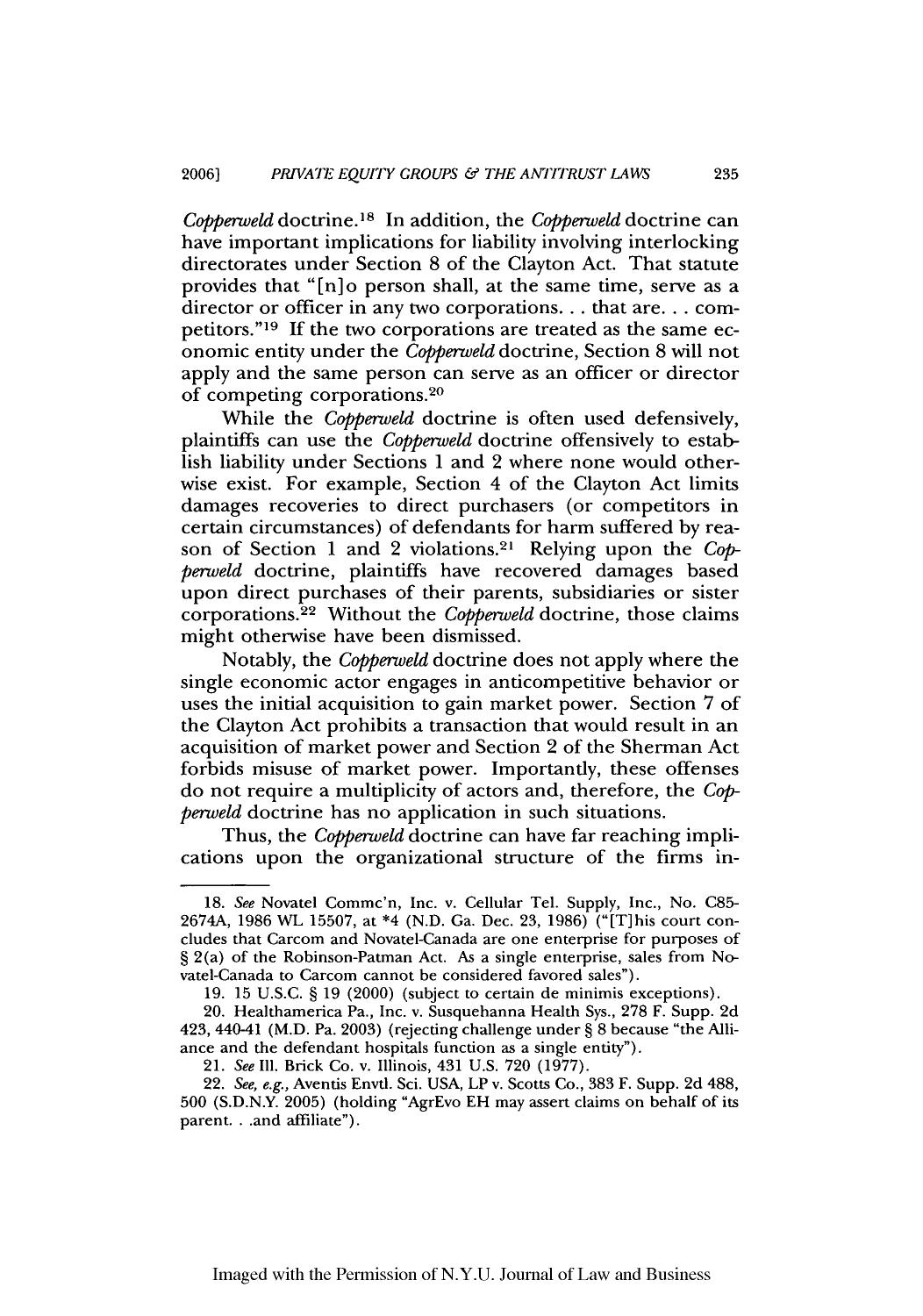[Vol. **3:231**

volved. Depending upon its scope, firms under common control may be unconstrained by formalistic antitrust rubrics and, therefore, should be free to structure their corporate family to obtain the legal benefits that a given organizational structure provides. Indeed, the Supreme Court justified the *Copperweld* doctrine because "[e] specially in view of the increasing complexity of corporate operations, a business enterprise should be free to structure itself in ways that serve efficiency of control, economy of operations, and other factors dictated by business judgment without increasing its exposure to antitrust liability."<sup>23</sup> Reasons to create different organizational structures often have nothing to do with competition issues but rather address, for example, tax planning, limited liability, debt structure, dividends, profit sharing, pensions, labor contracts and management control. <sup>24</sup>

## *B. The Scope of the* Copperweld *Doctrine*

## *1. The Rationale Underlying the* Copperweld *Doctrine*

In *Copperweld,* the Supreme Court was faced with the "question whether the coordinated acts of a parent and its wholly owned subsidiary can. **. .** constitute a combination or conspiracy" in violation of Section **1.** The Court granted certiorari to examine the continued viability of the "intra-enterprise" conspiracy doctrine, which imposed liability on corporations under common control and ownership that conspired with each other in violation of the antitrust laws. Although Justice Stevens' dissenting opinion observed that repudiation of the intra-enterprise conspiracy doctrine would be "inconsistent with what this Court has held on at least seven previous occasions,"<sup>25</sup> the Court's majority disagreed, pointing out that "[i]n no case has the Court considered the merits of the intraenterprise conspiracy doctrine in depth."26

Based upon established precedent, the Court observed that an agreement under Section 1 requires "the conspirators [to have] a unity of purpose or a common design and understanding."27 The Court proffered two bases for its decision to

<sup>23.</sup> *Copperweld* 467 U.S. at 773.

<sup>24.</sup> *Id.* at 772-73.

<sup>25.</sup> *Id.* at 783 (Stevens, J., dissenting).

<sup>26.</sup> *Id.* at 760 (majority opinion).

<sup>27.</sup> *Id.* at 771.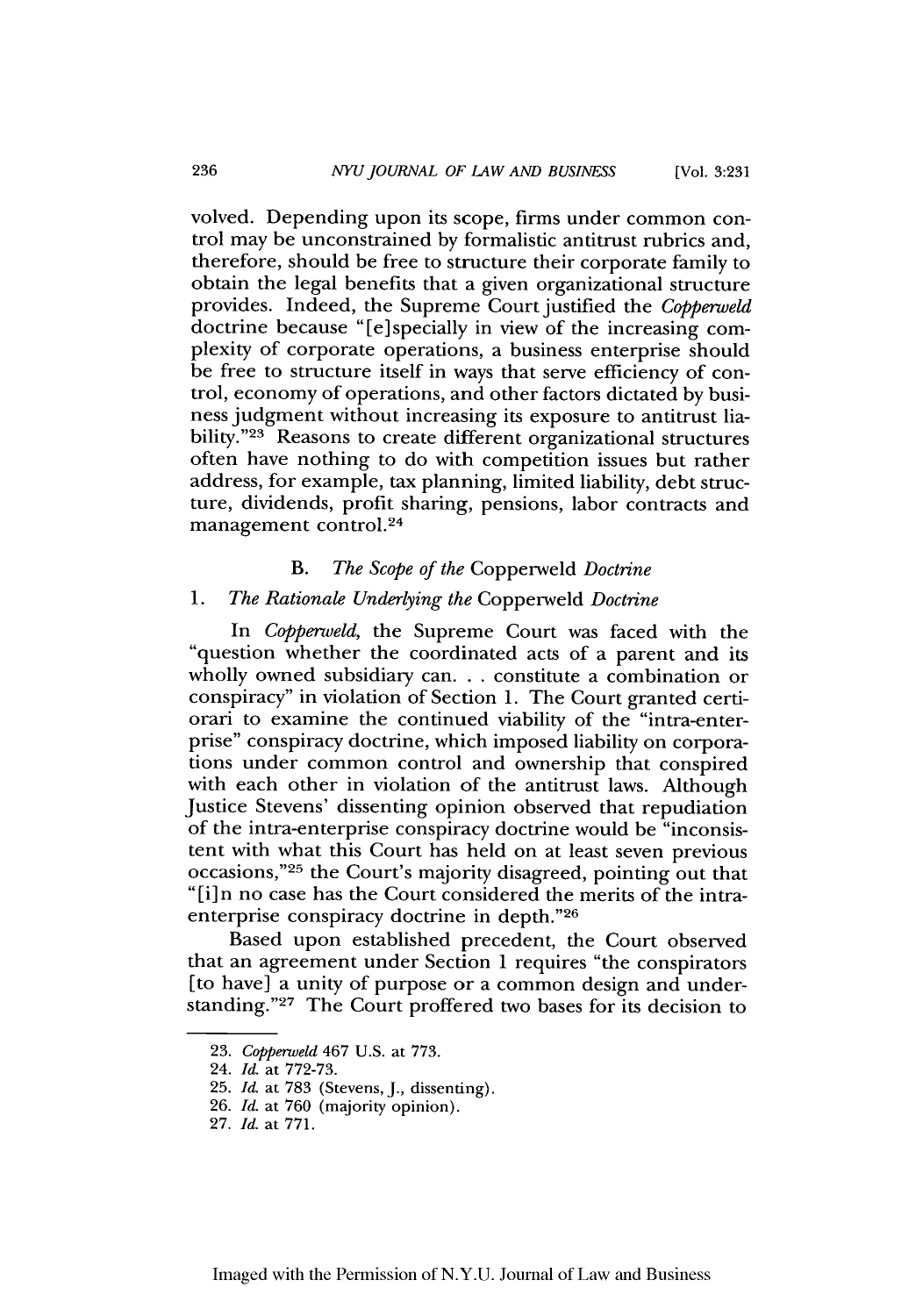invalidate the intra-enterprise conspiracy doctrine- $(1)$  the "unity of interest" between the parent and subsidiary and  $(2)$ the parent's "full control" of the subsidiary. The Court held that "[i]n reality a parent and wholly owned subsidiary always have a 'unity of purpose or a common design.'"<sup>28</sup> Aside from the unity of interest, the Court grounded its result in the fact that "the parent may assert full control at any moment if the subsidiary fails to act in the parent's best interests."29 In repudiating the intra-enterprise conspiracy doctrine, the Court sought to eliminate the elevation of form over substance where an unincorporated division was treated differently than a wholly-owned subsidiary solely because of its corporate structure.

## *2. Extension of the* Copperweld *Doctrine*

After *Copperweld,* courts were faced with determining the application of the *Copperweld* doctrine to a variety of affiliates in the same corporate family. These cases generally fall within one or more of the following categories:  $(1)$  the entire corporate family is wholly owned by the same investors; (2) the parent has sufficient ownership to force a merger with its partiallyowned subsidiary; (3) the parent has majority ownership of its subsidiary; and (4) the same entity has the right to control both affiliates even without majority ownership. Under each of those circumstances, courts had applied the *Copperweld* doctrine to the entire organization because the same investor or corporation has the right to "assert full control at any moment."<sup>30</sup> Those cases therefore support the proposition that the *Copperweld* doctrine applies to all entities under common legal control of the same investor regardless of that investor's ownership interest. <sup>31</sup>

31. *Copperweld* has also been applied to separate firms that have a unity of (or common) interest in a given course of action. *See, e.g.,* Chi. Prof'l Sports, Ltd. v. Nat'l Basketball Ass'n, 95 F.3d 593, 599 (7th Cir. 1996) ("Whether the NBA itself is more like a single firm, which would be analyzed only under § 2 of the Sherman Act, or like a joint venture, which would be subject to the Rule of Reason under § 1, is a tough question under *Copperweld").* This independent basis to apply *Copperweld* is beyond the scope of this article.

<sup>28.</sup> *Id.*

<sup>29.</sup> *Id.* at 771-72.

<sup>30.</sup> *Id.*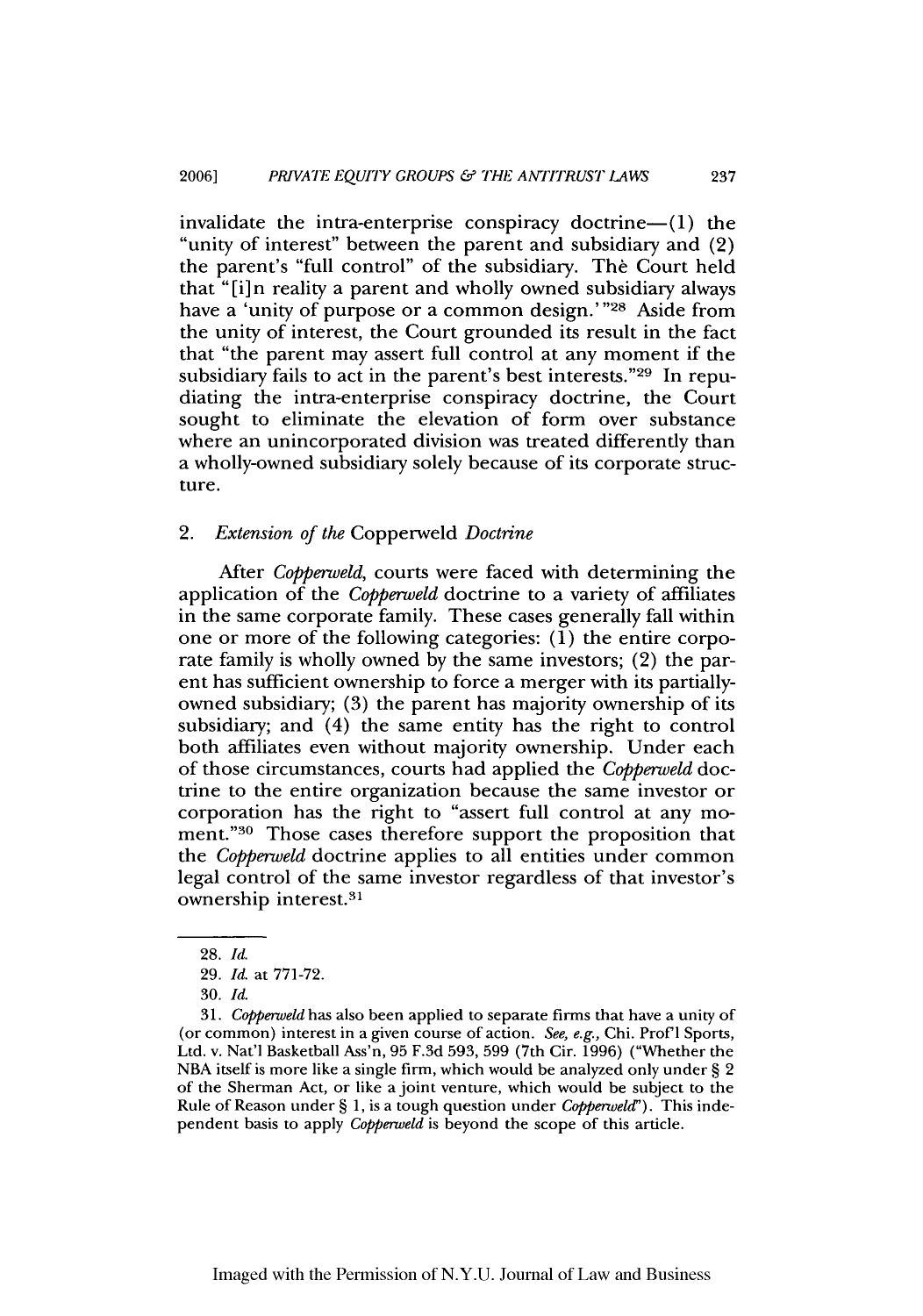Courts have consistently dismissed antitrust claims based upon coordinated acts of sister subsidiaries wholly owned by the same parent. In applying the *Coppenweld* doctrine, those courts held that the parent's ability to control the entire corporate family created a unity of interest among the sister subsidiaries. Accordingly, those courts treated the entire corporate family as a singe economic actor for antitrust purposes.<sup>32</sup>

Similarly, most courts that have considered the issue applied the *Copperweld* doctrine to subsidiaries in which the parents had an ownership interest in the subsidiary or affiliate that was sufficient to force a merger over the objections of the minority shareholders. 33 Those cases make clear that the right to control the affiliate (and not the exercise of that control) is what is critical to the analysis. Indeed, in one case, the court applied the *Copperweld* doctrine to a subsidiary in which the parent only appointed a minority of directors and allowed the subsidiary "sufficient autonomy" to enter into major contracts without the parent's approval. The court nevertheless held that the parent's ability to force a merger gave it legal control over the subsidiary.34 These decisions are consistent with the Court's command in *Copperweld* to examine the substance and not the form of the organizational structure. Under these circumstances, a unity of interest exists between the parent and subsidiary because the parent could terminate the subsidiary's existence if the subsidiary did not act in the parent's best interests. Indeed, if the subsidiary became a division, courts had held long before *Copperweld* that divisions of corporations cannot conspire with each other.35

<sup>32.</sup> See, e.g., Advanced Health-Care Servs., Inc. v. Radford Cmty. Hosp., **910** F.2d 139, 146-47 (4th Cir. 1990).

<sup>33.</sup> *See, e.g.,* Sonitrol of Fresno, Inc. v. Am. Tel. & Tel. Co., No. 83-2324, 1986 WL 953 at \*2, n.2 (D.D.C. Apr. **30,** 1986) (affirming special master recommendation that *Copperweld* applied to "subsidiaries in which AT&T owned more than the percentage of stock that permitted it, under the law of incorporation of the subsidiary, to force a merger of the subsidiary into AT&T over the objections of minority shareholders"); Leaco Enters., Inc. v. Gen. Elec. Co., 737 F. Supp. 605, **609** (D. Or. **1990)** (holding that *Copperweld* applied to parent and subsidiary as a matter of law because parent's ownership interest would allow parent to force a merger with its subsidiary).

<sup>34.</sup> *Leaco,* 737 F. Supp. at 609.

<sup>35.</sup> *See Copperweld,* 467 U.S. at **770** ("There is also general agreement that § 1 is not violated by the internally coordinated conduct of a corporation and one of its unincorporated divisions").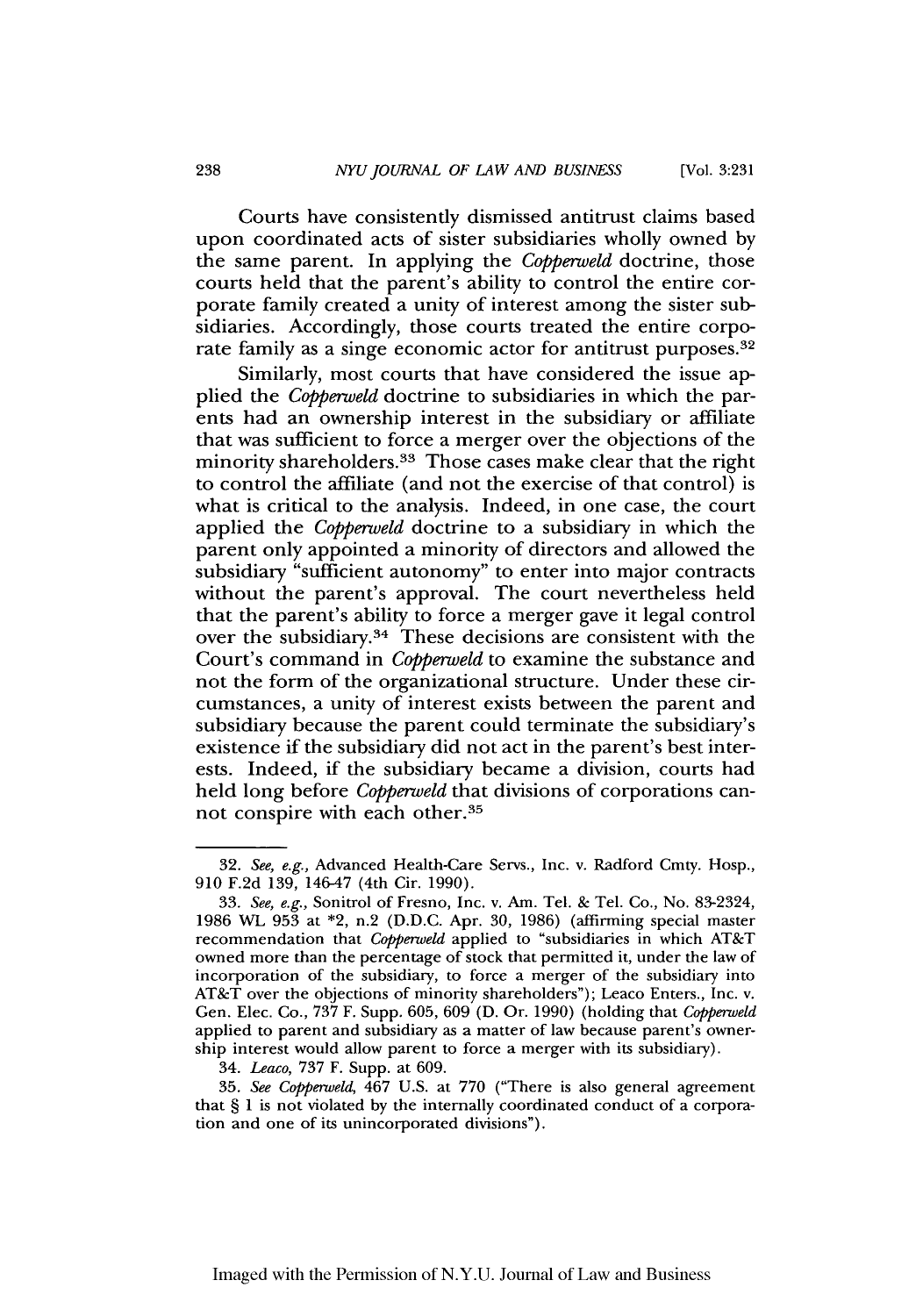Courts have further extended the *Copperweld* doctrine to apply to claims against a parent and subsidiary in which the parent only has a majority, but not a complete, ownership interest. These cases have also relied upon the parent's ability to control its partly owned subsidiary.<sup>36</sup> In applying the *Copperweld* doctrine to corporations controlled by the same investors, one court explained that "what is important is whether the individual can control the policies of both (or all) corporations. If so, then there can be no conspiracy between (or among) the corporations." 37 Similarly, another court made clear that majority ownership was critical because it gave the parent the right to control the subsidiary, holding that "[t]he 51% ownership interest retained by [the parent] assured it of full control over [the subsidiary] and assured it could intervene at any time that [the subsidiary] ceased to act in [the parent's] best interests."<sup>38</sup> Again, the court found irrelevant whether the parent "ke[pt] a tight rein over the subsidiary." $39$ These cases are consistent with Professor Areeda's theory that the *Copperweld* doctrine should apply where the same investor has majority ownership over both affiliates. As Professor Areeda has explained, "the power to control that accompanies majority ownership creates a single economic unit lacking internal conspiratorial capacity."40

In other contexts, courts have applied the *Copperweld* doctrine to preclude liability where one corporation has legal control of another corporation even though it has no ownership interest in it. As one court explained, "[f] or two separate corporations to act as a single entity, it is not necessary that one be owned, wholly or in part, by the other corporation.... The

<sup>36.</sup> See, e.g., Livingston Downs Racing Ass'n v. Jeffersons Downs Corp., 257 F. Supp. 2d 819, 836, n.17 (M.D. La. 2002) (holding that Copperweld applied where common ownership gave the same individual control over both entities); *Bell AIl. Bus. v. Hitachi Data Sys. Corp.,* 849 F. Supp. 702, 707 (N.D. Cal. 1994) ("Two sister subsidiaries of the same parent over which the parent has legal control are legally incapable of conspiring..."); Novatel Commc'n, Inc. v. Cellular Tel. Supply, Inc., No. C85-2774A, 1986 WL 15507, at \*6 (N.D. Ga. Dec. 23, 1986).

<sup>37.</sup> *Livingston Downs,* 257 F. Supp. 2d at 835-36.

<sup>38.</sup> *Novate4* 1986 WL 15507, at \*6.

<sup>39.</sup> *Id.*

<sup>40.</sup> PHILLIP AREEDA **&** HERBERT HOVENKAMP, ANTITRUST LAw: **AN** ANALYSIS OF **ANTITRUST** PRINCIPLES **AND** THEIR **APPLICATION,** Vol. VII at 239 **(2d** ed. 2003).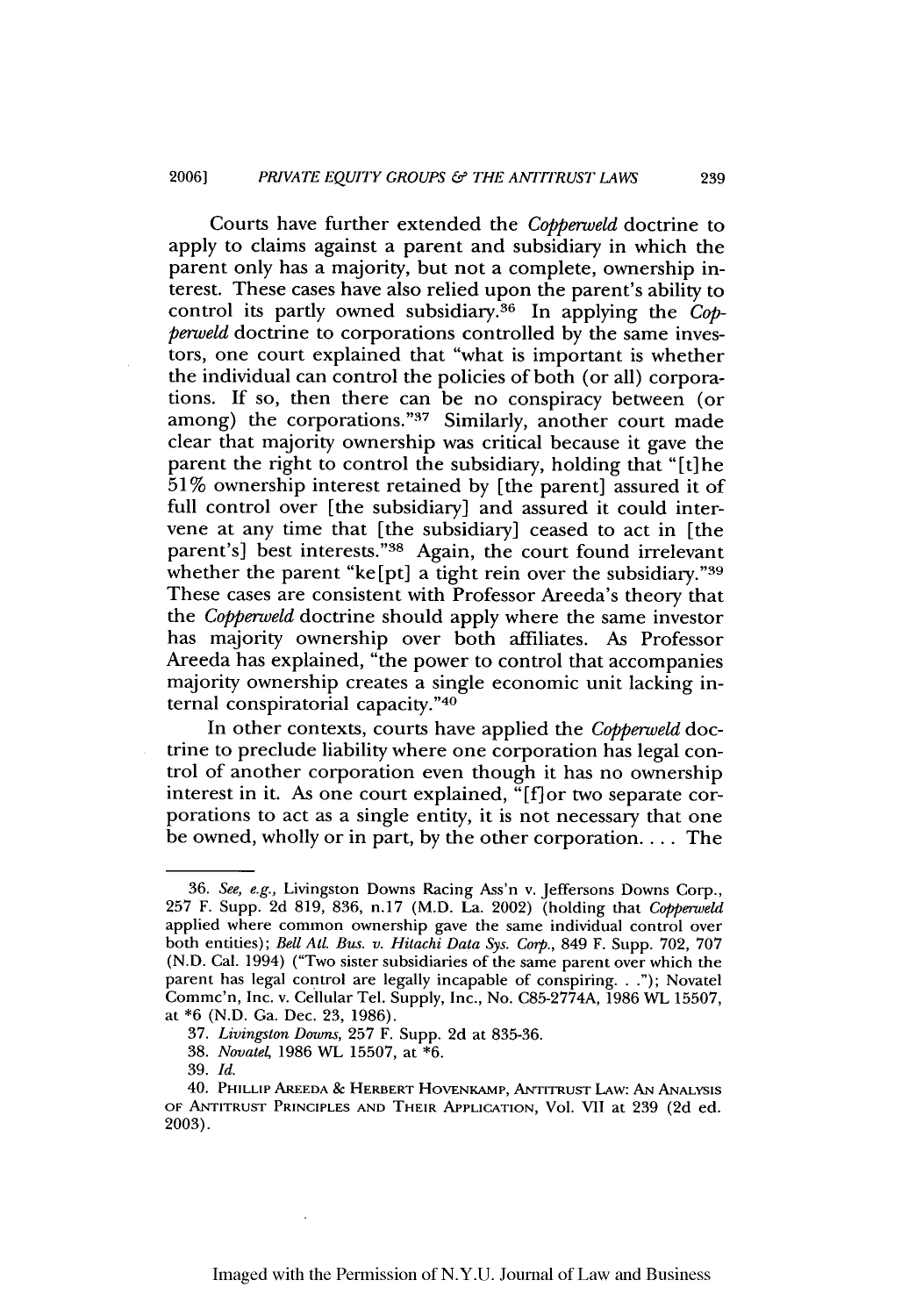[Vol. **3:231**

emphasis is properly placed [on]... the degree of control exercised by the dominant corporation."<sup>41</sup> That court and others held that franchisors and franchisees are incapable of conspiring with each other because of the franchisor's control. 42 In another case, a court applied the *Copperweld* doctrine to an agreement between a manufacturer and distributor even though the firms only had twenty percent common ownership because the distributor "controls or exercises significant influence over" the manufacturer. <sup>43</sup>

Aside from those authorities, federal antitrust regulators treat firms under common legal control as a single enterprise regardless of whether the firms have common ownership or are operated independently. For example, on August 18, 2006, the **FTC** challenged a consummated transaction because it allowed the same investment fund manager to control two different publicly traded investment funds with competing assets. Even though both funds had different investors, directors and management, the **FTC** treated the transaction as a merger between the two funds because the same manager had legal control over both of them. These two firms had a combined share of seventy percent of the natural gas liquids storage capacity in a key location in Texas. Notwithstanding the structural constraints imposed by the fund manager, the FTC still required a divestiture to avoid any potential reduction in competition among these storage suppliers that could arise from common control.<sup>44</sup>

Notably, a key distinction has been made between legal and *de facto* control. For example, where an investor has the legal right to control a corporation, such as the right to appoint a majority of the board of directors, he would be deemed to have legal control. In contrast, without any other contractual rights or interests in a corporation, an investor

<sup>41.</sup> Williams v. I.B. Fischer Nev., 794 F. Supp. 1026, 1032 (D. Nev. 1992), *affd,* 999 F.2d 445 (9th Cir. 1993).

<sup>42.</sup> *Id.; see also* Coast Cities Truck Sales, Inc. v. Navistar Int'l Transp. *Co.,* 912 F. Supp. 747, 766 (D.N.J. 1995) ("[T]he restrictive administrative control that NITC exercises over the dealcors simply do[es] not allow for the concerted, anti-competitive action contemplated by § 1").

<sup>43.</sup> Fresh Made, Inc. v. Lifeway Foods, Inc., No. 01-4252, 2002 WL 31246922, at \*7 (E.D. Penn. Aug. 9, 2002).

<sup>44.</sup> *See, e.g.,* Matter of Duncan, **FTC** File No. 051-0108 (Aug. 18, 2006), 2006 WL 2522712.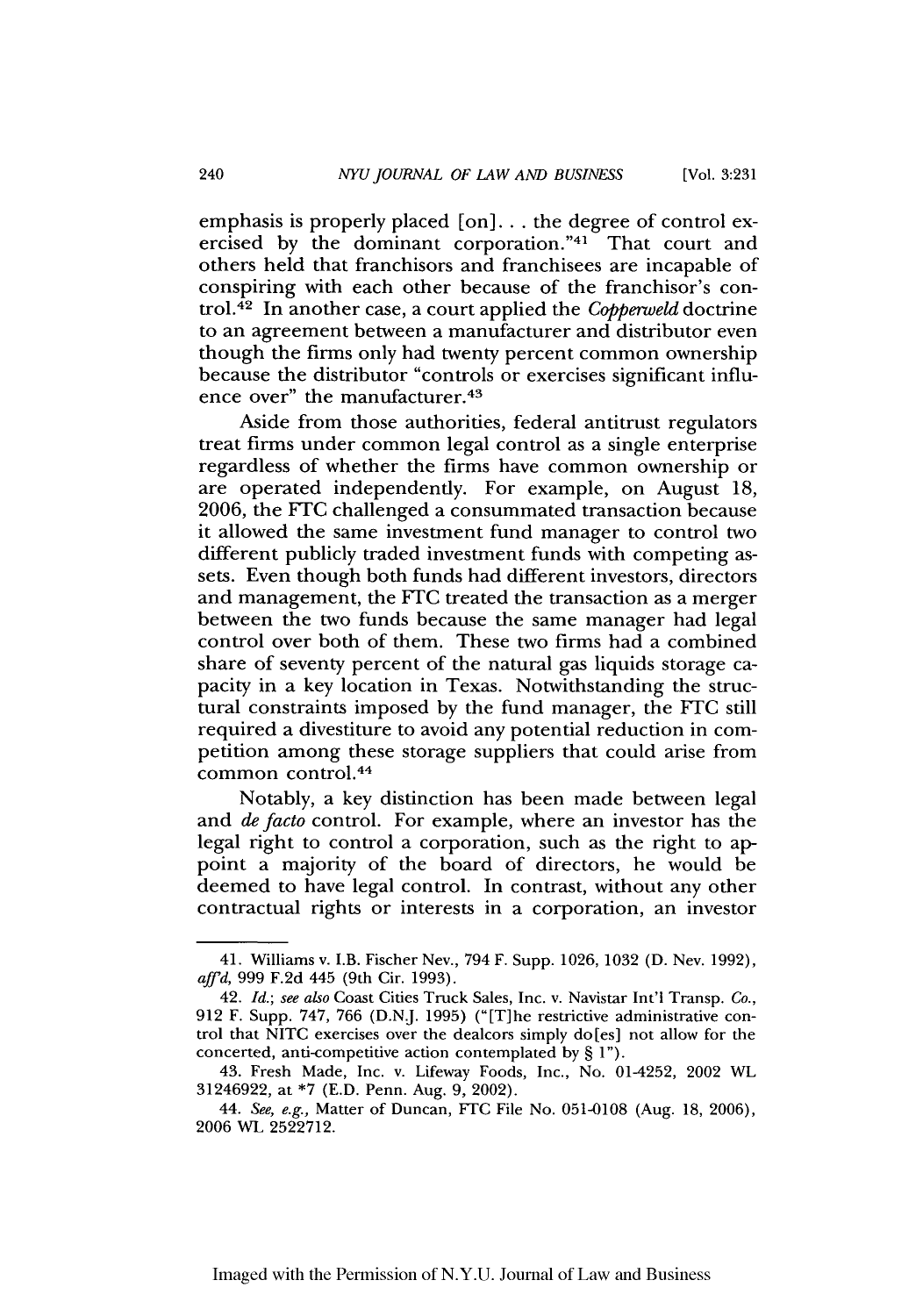that owns a substantial minority of the shares of a corporation may as a practical matter control the corporation but that *de facto* control would be insufficient to give him legal control. The *Copperweld* doctrine does not apply in the absence of legal control. <sup>45</sup>

Two principal objections have been raised to the application of the *Copperweld* doctrine to firms under common legal control without common majority ownership. Neither of them is persuasive. First, if the two firms are competitors, opponents claim that application of the *Copperweld* doctrine might result in decreased competition. However, the Supreme Court has already rejected that very concern in *Copperweld* holding, that "[a] ny anticompetitive activities of corporations and their wholly owned subsidiaries... may be policed adequately without resort to an intra-enterprise conspiracy doctrine. A corporation's initial acquisition of control is subject to scrutiny under §1 of the Sherman Act and **§7** of the Clayton Act."46 This scrutiny is genuine because, as noted above, federal antitrust authorities have challenged transactions that result in common legal control of competitors even without regard to the degree of common ownership. 47 Unless such a challenge is successful, however, the combined acts of the different companies should be treated as the act of a single enterprise. Even then, the enterprise's unilateral behavior is subject to Section 2 of the Sherman Act, which prohibits the misuse of market power.

Second, opponents argue that the *Copperweld* doctrine should not apply if the controlling person (actually or apparently) operates both entities independently. 48 The *Copperweld*

<sup>45.</sup> See, e.g., Sonitrol of Fresno, Inc. v. Am. Tel. & Tel. Co., No. 83-2324, 1986 WL 953 at \*5 (declining to apply Copperweld because "[W]hile AT&T may have undoubtedly de facto control over CBI and SNET, legal control of these corporations rested firmly in the hands of their board of directors").

<sup>46.</sup> *Copperweld,* 467 U.S. at 777.

<sup>47.</sup> *See,* e.g., *Fresh Made, Inc.,* 2002 *WL* 31246922 at \*7; United States v. Dairy Farmers of Am., Inc., 426 F.3d 850 (6th Cir. 2005) (DOJ challenge to consummated transaction that allowed a wholly-owned subsidiary to obtain control of a company that competes with the parent).

<sup>48.</sup> *See* Geneva Pharm. Tech. Corp. v. Barr Labs., Inc., 201 F. Supp.2d 236, 275 (S.D.N.Y. 2002) (refusing to apply *Copperweld* to firms under control and majority ownership of the same shareholder because he "took great pains to conceal his passive ownership" and "conducted their business[es] at arms' length"), *affd in part* and *rev'd in part* on other *grounds,* **386** F.3d 485 (2d